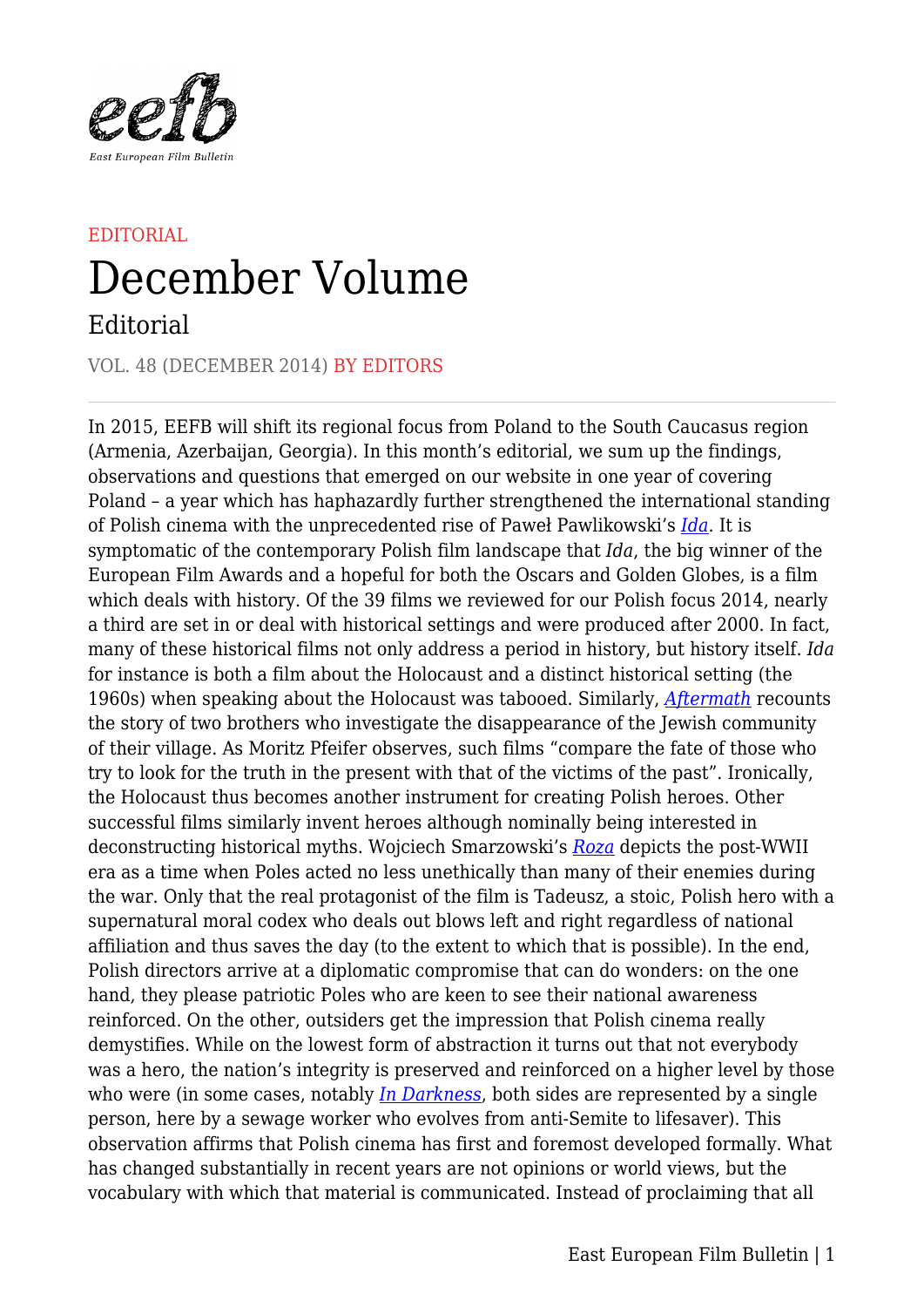Poles were heroes (cf. epics from the late 1990s like *With Fire and Sword*), contemporary directors are content with suggesting that some were. This is particularly interesting because part of the allure of (anti-)Socialist cinema seems to be a lack of dogmatism. Konstanty Kuzma argued in a [comparative article](https://eefb.org/archive/july-2014/four-nights-with-anna-and-in-hiding/) of two recent Polish films that Socialist oppression did not only inspire directors qua oppression or because it engendered an insinuative creative language, but because it forced directors to mitigate. Of course, this is not to say that relativism is a priori good. The best proof are contemporary Polish films about history, which are simply patriotic 2.0: where Polish directors used to investigate alcoholism, conformism, superstition etc., hereby discrediting the regime by extension through arguments that are universally valid, the Polish historical films of today are caught up in the same national paradigms that have been bothering Poland for decades. While the older directors contradicted the system in its core, the only ones new Polish directors are at risk of contradicting are themselves: by deconstructing one image of the Polish hero, they create another. While this immanent dialectic is most visible and problematic in historical films, it is not unique to this genre of Polish cinema. Moritz Pfeifer explained that [Małgorzata](https://eefb.org/archive/january-2014/in-the-name-of/) [Szumowska](https://eefb.org/archive/january-2014/in-the-name-of/) is a master of resisting a distinct stance on topics as diverse as homosexuality and religion, and that *[Life Feels Good](https://eefb.org/archive/may-2014/life-feels-good/)* integrates a quasi-metacommentary to ensure the viewer understands the director's differentiated stance on living with a disability; Jack Page observed how recent oddball comedies from Poland conceal stern messages in a veil of obstinate comedy (*[Kebab & Horoscope](https://eefb.org/archive/november-2014/kebab-horoscope/)*; *[The Girl](https://eefb.org/archive/may-2014/the-girl-from-the-wardrobe/) [from the Wardrobe](https://eefb.org/archive/may-2014/the-girl-from-the-wardrobe/)*) – an approach similar to that of *[Little Crushes](https://eefb.org/archive/november-2014/little-crushes/)*, which Julia Zelman retraced critically; Konstanty Kuzma meanwhile lamented that the box-office hit *[Traffic](https://eefb.org/archive/august-2014/traffic-department/) [Department](https://eefb.org/archive/august-2014/traffic-department/)* is over-localized, refraining from those explanations that historical movies are over-abundant with, and that Mariusz Pujszo's self-referential *[Polish Kitsch Project](https://eefb.org/archive/february-2014/polish-kitsch-project/)* is a masterpiece of hypocrisy. It is no surprise, then, that those contemporary films from Poland we discovered and truly enjoyed are ones which are difficult to situate in this bigger picture. Anka and Willhelm Sasnal's *[Parasite](https://eefb.org/archive/march-2014/parasite/)* is not only progressive due to being financed non-traditionally, but likewise because it succeeds to critically address contemporary individualism and its impact. *[Papusza](https://eefb.org/archive/january-2014/papusza/)* offers a many-faceted portrait of the 20th century Romani poet Bronisława Wajs; Joanna Kos-Krauze and Krzysztof Krauze don't resort to differentiation for the sake of differentiation, but because the difficult historical situation of Romas cannot be causally reduced to distinct origins. Colette de Castro marveled at "Marcin Koszałka's filmmaking [*[Lust Killer](https://eefb.org/archive/february-2014/the-lust-killer/)*] revealing so many secret details" in a film which does not refrain from graphic and taboo insights. Luckily, making such discoveries was considerably easier in the historical perspective: many a fruitful discussion was fostered in our Retrospectives section, especially on Wojciech Has, whom we commemorated with four articles (*[The Noose](https://eefb.org/archive/november-2014/the-noose/)*, *The Saragossa Manuscript* [\(article I](https://eefb.org/archive/october-2014/the-saragossa-manuscript/), [article II](https://eefb.org/archive/november-2014/the-saragossa-manuscript-ii/)), [Wojciech Has: The Silent Rebel\)](https://eefb.org/archive/october-2014/wojciech-has-the-silent-rebel/). Looking back at 2014, it is safe to say that EEFB mostly adopted a critical stance on contemporary Polish cinema, which stands in stark contrast to its international reception (this was not the case during our Romanian and Hungarian years in 2011 and 2013 respectively). Still, we welcome the attention that Polish cinema is attracting and hope that together with the immense financial resources Poles are spending on cinema, a movement which will license comparisons to the Golden Age of Polish cinema can yet be brought about. \*\*\* We conclude our 2014 regional focus on Poland with a close